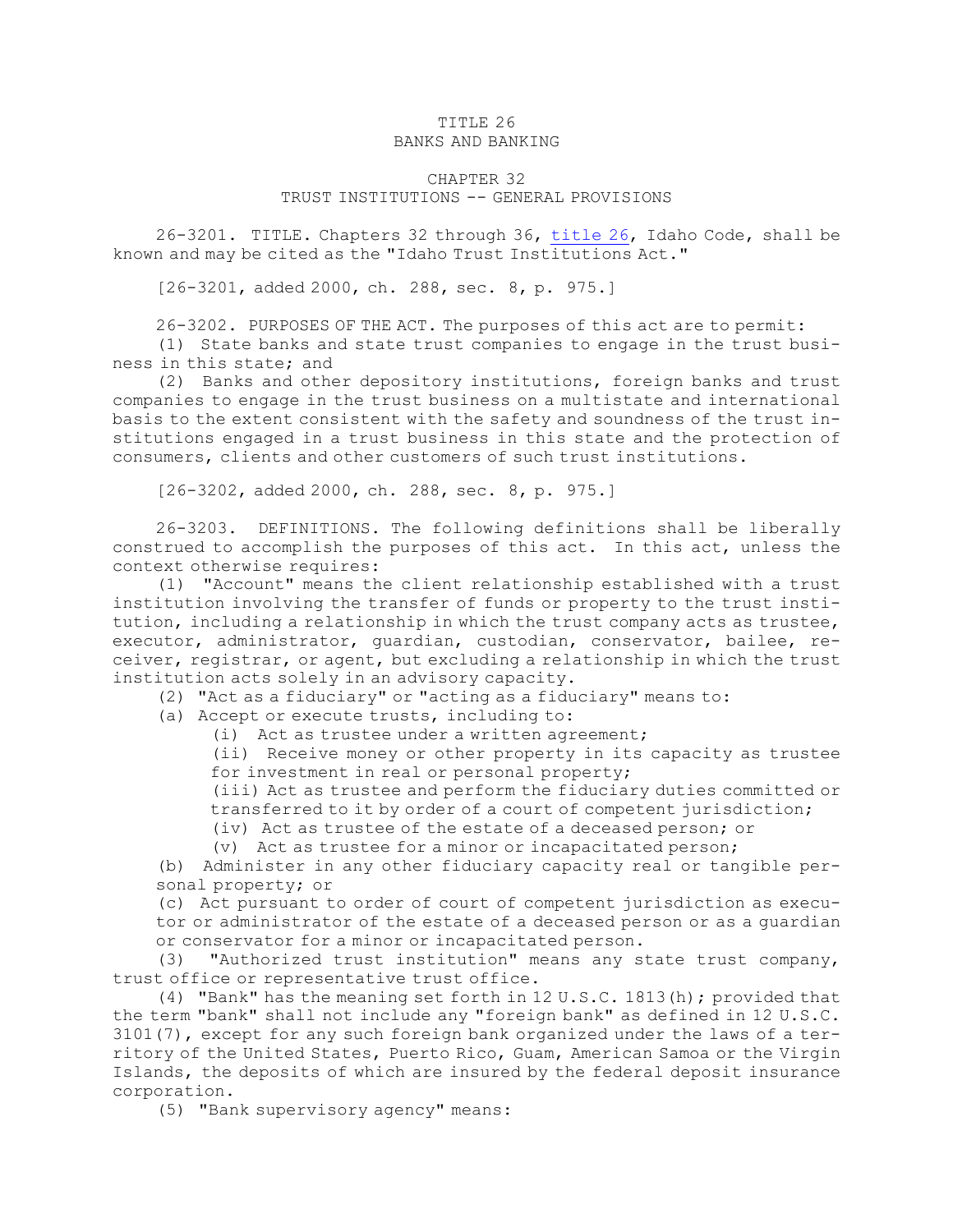(a) Any agency of another state with primary responsibility for chartering and supervising <sup>a</sup> trust institution; and

(b) The office of the comptroller of the currency, the federal deposit insurance corporation, the board of governors of the federal reserve system, the office of thrift supervision and any successor to these agencies.

(6) "Branch" with respect to <sup>a</sup> depository institution has the meaning set forth in section [26-106](https://legislature.idaho.gov/statutesrules/idstat/Title26/T26CH1/SECT26-106), Idaho Code.

(7) "Charter" means the authority issued by the director or <sup>a</sup> bank supervisory agency authorizing <sup>a</sup> trust institution to act as <sup>a</sup> fiduciary in its home state.

(8) "Client" means <sup>a</sup> person to whom <sup>a</sup> trust institution owes <sup>a</sup> duty or obligation under <sup>a</sup> trust or other account administered by the trust institution or as an advisor or agent, regardless of whether the trust institution owes <sup>a</sup> fiduciary duty to the person. The term includes the noncontingent beneficiaries of an account.

(9) "Company" includes <sup>a</sup> bank, trust company, corporation, limited liability company, partnership, association, business trust or another trust.

(10) "Department" means the Idaho department of finance.

(11) "Depository institution" means any company chartered to act as <sup>a</sup> fiduciary and included for any purpose within any of the definitions of "insured depository institution" as set forth in 12 U.S.C. 1813(c)(2) and (3).

(12) "Director" means the director of the department of finance.

(13) "Foreign bank" means <sup>a</sup> foreign bank, as defined in section 1(b)(7) of the international banking act of 1978, chartered to act as <sup>a</sup> fiduciary in <sup>a</sup> state other than this state.

(14) "Home state" means:

(a) With respect to <sup>a</sup> federally chartered trust institution and <sup>a</sup> foreign bank, the state in which such institution maintains its principal office; and

(b) With respect to any other trust institution, the state which chartered such institution.

(15) "Home state regulator" means the bank supervisory agency with primary responsibility for chartering and supervising an out-of-state trust institution.

(16) "Host state" means <sup>a</sup> state, other than the home state of <sup>a</sup> trust institution, or <sup>a</sup> foreign country in which the trust institution maintains or seeks to acquire or establish an office.

(17) "New trust office" means <sup>a</sup> trust office located in <sup>a</sup> host state which:

(a) Is originally established by the trust institution as <sup>a</sup> trust office; and

(b) Does not become <sup>a</sup> trust office of the trust institution as <sup>a</sup> result of:

(i) The acquisition of another trust institution or trust office of another trust institution; or

(ii) <sup>A</sup> merger, consolidation, or conversion involving any such trust institution or trust office.

(18) "Office" with respect to <sup>a</sup> trust institution means the principal office, <sup>a</sup> trust office or <sup>a</sup> representative trust office, but not <sup>a</sup> branch.

(19) "Out-of-state bank" means <sup>a</sup> bank chartered to act as <sup>a</sup> fiduciary in any state or states other than this state.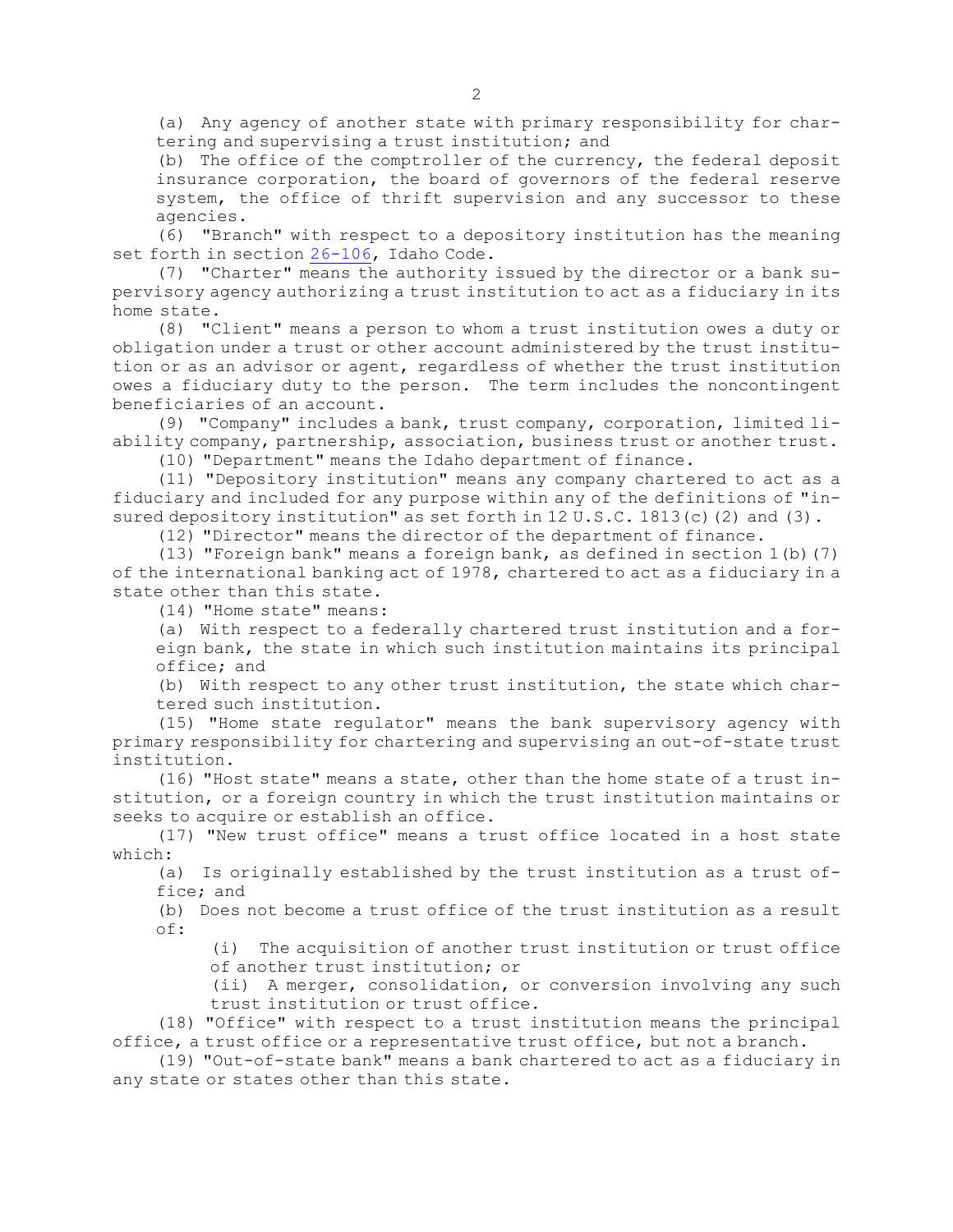(20) "Out-of-state trust company" means either <sup>a</sup> trust company that is not <sup>a</sup> state trust company or <sup>a</sup> savings association whose principal office is not located in this state.

(21) "Out-of-state trust institution" means <sup>a</sup> trust institution that is not <sup>a</sup> state trust institution.

(22) "Person" means an individual, <sup>a</sup> company or any other legal entity.

(23) "Principal office" with respect to:

(a) <sup>A</sup> state trust company, means <sup>a</sup> location registered with the director as the state trust company's home office at which:

(i) The state trust company does business;

(ii) The state trust company keeps its corporate books and <sup>a</sup> set of its material records, including material fiduciary records; and

(iii) At least one (1) executive officer of the state trust company maintains an office.

(b) <sup>A</sup> trust institution other than <sup>a</sup> state trust company, means its principal place of business in the United States.

(24) "Representative trust office" means an office at which <sup>a</sup> trust institution has been authorized by the director to engage in <sup>a</sup> trust business other than acting as <sup>a</sup> fiduciary.

(25) "Savings association" means <sup>a</sup> depository institution that is neither <sup>a</sup> bank nor <sup>a</sup> foreign bank.

(26) "State" means any state of the United States, the District of Columbia, any territory of the United States, Puerto Rico, Guam, American Samoa, the Trust Territory of the Pacific Islands, the Virgin Islands and the Northern Mariana Islands.

(27) "State bank" means:

(a) <sup>A</sup> bank which has received <sup>a</sup> charter from the director authorizing it to operate <sup>a</sup> trust department; or

(b) A foreign bank as defined in section  $1(b)$  (7) of the international banking act of 1978 chartered to act as <sup>a</sup> fiduciary in this state.

(28) "State trust company" means <sup>a</sup> corporation organized under this act and chartered to act as <sup>a</sup> fiduciary by the state, including <sup>a</sup> trust company organized under the laws of this state before the effective date of this act.

(29) "State trust institution" means <sup>a</sup> trust institution having its principal office in this state.

(30) "Trust business" means the holding out by <sup>a</sup> person to the public by advertising, solicitation or other means that the person is available to perform any service of <sup>a</sup> fiduciary in this or another state including, but not limited to:

(a) Acting as <sup>a</sup> fiduciary; or

- (b) To the extent not acting as <sup>a</sup> fiduciary, any of the following:
	- (i) Receiving for safekeeping personal property of every description;

(ii) Acting as assignee, bailee, conservator, custodian, escrow agent, registrar, receiver or transfer agent; or

(iii) Acting as financial advisor, investment advisor or manager, agent or attorney-in-fact in any agreed upon capacity.

(31) "Trust company" means <sup>a</sup> state trust company or any other company chartered to act as <sup>a</sup> fiduciary that is neither <sup>a</sup> depository institution nor <sup>a</sup> foreign bank.

(32) "Trust institution" means <sup>a</sup> depository institution, foreign bank, state bank or trust company.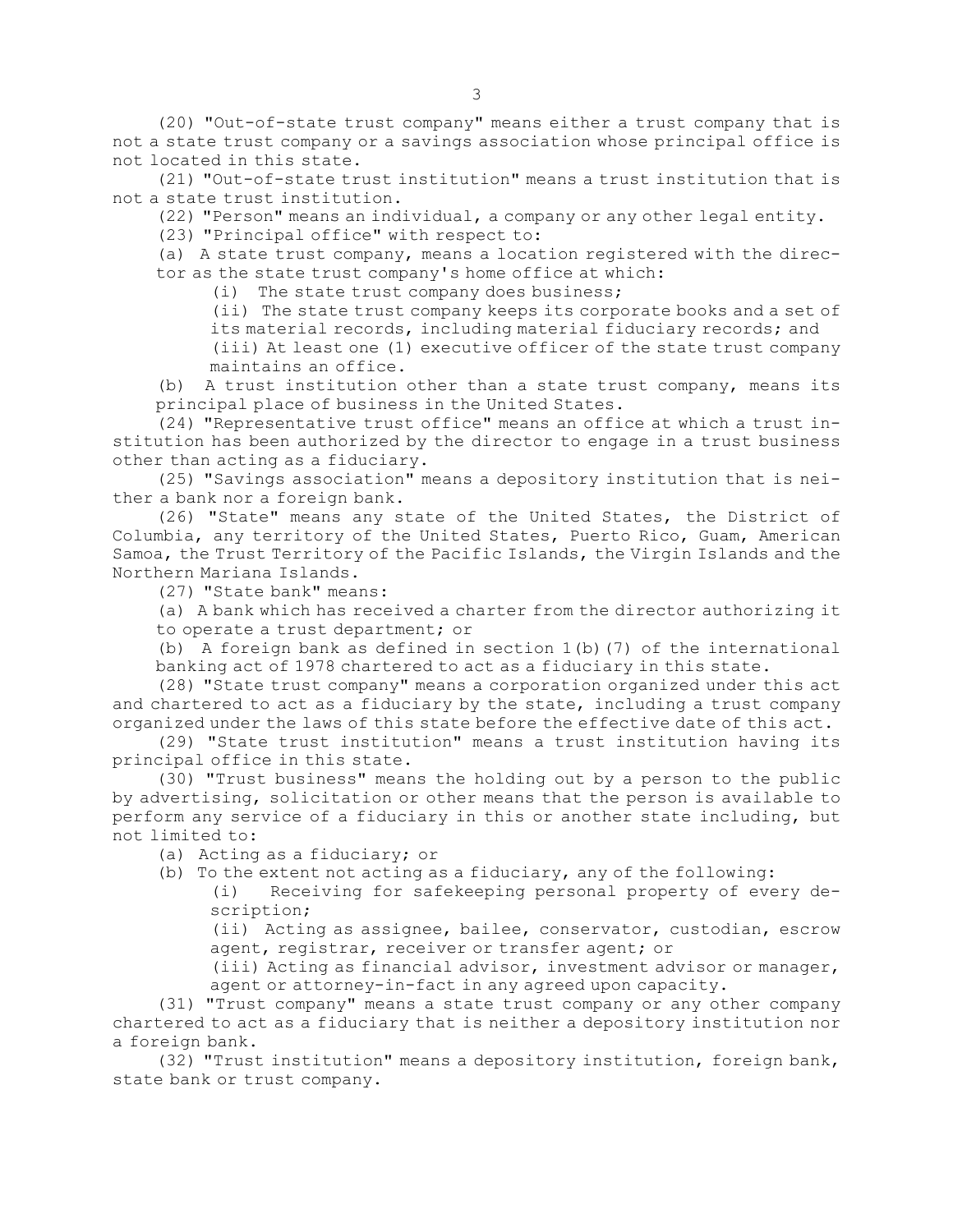(33) "Trust office" means an office, other than the principal office, at which <sup>a</sup> trust institution is licensed by the director to act as <sup>a</sup> fiduciary.

(34) "Unauthorized trust activity" means:

(a) <sup>A</sup> person, other than one identified in section [26-3204](https://legislature.idaho.gov/statutesrules/idstat/Title26/T26CH32/SECT26-3204)(1), Idaho Code, acting as a fiduciary within this state;

(b) <sup>A</sup> person engaging in <sup>a</sup> trust business in this state at any office of such person that is not its principal office, if it is <sup>a</sup> state trust institution, or that is not <sup>a</sup> trust office or <sup>a</sup> representative trust office of such person, unless the person has been authorized by the director, in his discretion, to engage in <sup>a</sup> trust business in this state in another manner and upon such conditions as he may require; or

(c) An out-of-state trust institution engaging in <sup>a</sup> trust business in this state at any time an order issued by the director pursuant to section [26-1115](https://legislature.idaho.gov/statutesrules/idstat/Title26/T26CH11/SECT26-1115), Idaho Code, is in effect.

[26-3203, added 2000, ch. 288, sec. 8, p. 975; am. 2016, ch. 47, sec. 4, p. 102.]

26-3204. PERSONS AUTHORIZED TO ACT AS A FIDUCIARY. (1) No person shall act as <sup>a</sup> fiduciary in this state except:

(a) A state trust company;

(b) A state bank;

(c) <sup>A</sup> savings bank organized under the laws of this state and authorized to act as <sup>a</sup> fiduciary pursuant to the savings bank act, [chapter](https://legislature.idaho.gov/statutesrules/idstat/Title26/T26CH18) 18, title [26](https://legislature.idaho.gov/statutesrules/idstat/Title26/T26CH18), Idaho Code;

(d) <sup>A</sup> national bank authorized by the comptroller of the currency to act as <sup>a</sup> fiduciary pursuant to 12 U.S.C. 92a;

(e) <sup>A</sup> federally chartered savings association having its principal office in this state and authorized by its federal chartering authority to act as <sup>a</sup> fiduciary;

(f) An out-of-state bank with <sup>a</sup> branch in this state established or maintained pursuant to the interstate banking act, [chapter](https://legislature.idaho.gov/statutesrules/idstat/Title26/T26CH26) 26, title [26](https://legislature.idaho.gov/statutesrules/idstat/Title26/T26CH26), Idaho Code, or the interstate branching act, [chapter](https://legislature.idaho.gov/statutesrules/idstat/Title26/T26CH16) 16, title 26, Idaho Code, or <sup>a</sup> trust office licensed by the director pursuant to this act;

(g) An out-of-state trust company with <sup>a</sup> trust office licensed by the director pursuant to this act;

(h) <sup>A</sup> foreign bank with <sup>a</sup> trust office licensed by the director pursuant to this act; or

(i) Such other person as may be authorized by the director, in his discretion, and upon such conditions as he may require.

(2) No person shall engage in an unauthorized trust activity.

[26-3204, added 2000, ch. 288, sec. 8, p. 978.]

26-3205. ACTIVITIES NOT REQUIRING <sup>A</sup> CHARTER. Notwithstanding any other provision of this act, <sup>a</sup> person does not engage in the trust business or in any other business in <sup>a</sup> manner requiring <sup>a</sup> charter under this act, or in an unauthorized trust activity by:

(1) Acting in <sup>a</sup> manner authorized by law and in the scope of authority as an agent of <sup>a</sup> trust institution with respect to an activity which is not an unauthorized trust activity;

(2) Obtaining trust business as <sup>a</sup> result of an existing attorney-client relationship or certified public accountant-client relationship;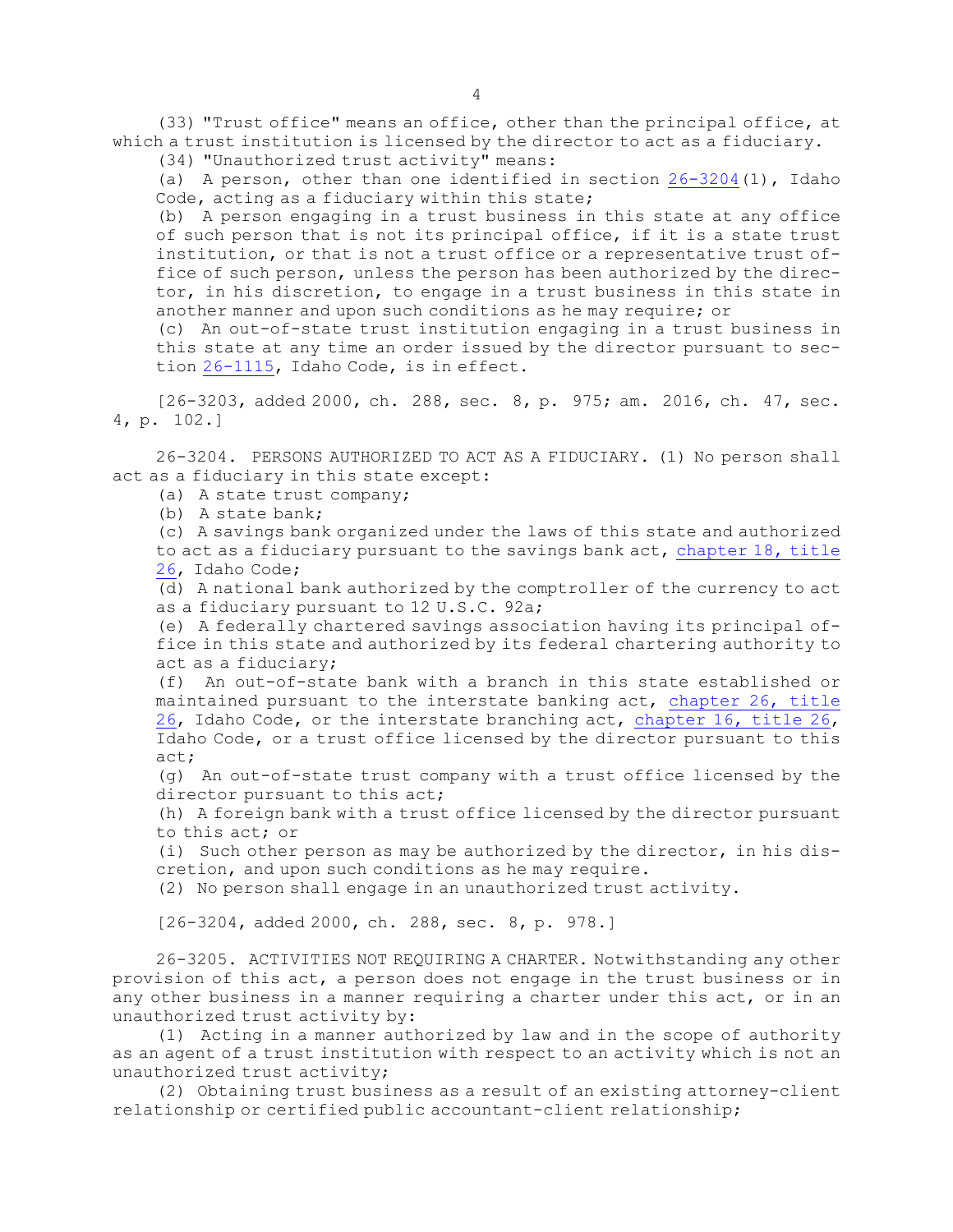(3) Acting as trustee under <sup>a</sup> deed of trust delivered only as security for the payment of money or for the performance of another act;

(4) Receiving and distributing rents and proceeds of sale as <sup>a</sup> licensed real estate broker on behalf of <sup>a</sup> principal in <sup>a</sup> manner authorized by the Idaho real estate commission;

(5) Engaging in <sup>a</sup> securities transaction or providing an investment advisory service as <sup>a</sup> licensed and registered broker-dealer, investment advisor or registered representative thereof, provided the activity is regulated by the Idaho department of finance or the securities and exchange commission;

(6) Engaging in the sale and administration of an insurance product by an insurance company or agent licensed by the Idaho department of insurance to the extent that the activity is regulated by the Idaho department of insurance;

(7) Engaging in the lawful sale of prepaid funeral contracts under <sup>a</sup> permit issued by the Idaho board of morticians or engaging in the lawful business of <sup>a</sup> perpetual care cemetery under the Idaho endowment care cemetery act;

(8) Acting as trustee under <sup>a</sup> voting trust as provided by the Idaho business corporation act;

(9) Acting as trustee by <sup>a</sup> public, private, or independent institution of higher education or <sup>a</sup> university system, including its affiliated foundations or corporations, with respect to endowment funds or other funds owned, controlled, provided to or otherwise made available to such institution with respect to its educational or research purposes;

(10) Engaging in other activities expressly excluded from the application of this act, by rule of the director;

(11) Acting as <sup>a</sup> fiduciary for relatives;

(12) Provided the company is <sup>a</sup> trust institution and is not barred by order of the director from engaging in <sup>a</sup> trust business in this state pursuant to section [26-1115](https://legislature.idaho.gov/statutesrules/idstat/Title26/T26CH11/SECT26-1115), Idaho Code:

(a) Marketing or soliciting in this state through the mails, telephone, any electronic means or in person with respect to acting or proposing to act as <sup>a</sup> fiduciary outside of this state;

(b) Delivering money or other intangible assets and receiving the same from <sup>a</sup> client or other person in this state; or

(c) Accepting or executing outside of this state <sup>a</sup> trust of any client or otherwise acting as <sup>a</sup> fiduciary outside of this state for any client;

(13) Acting pursuant to court appointment as:

(a) <sup>A</sup> personal representative of <sup>a</sup> decedent's estate; or

(b) <sup>A</sup> guardian or conservator of an estate;

(14) Acting as <sup>a</sup> trustee, but only if such person is an individual and does not engage in the trust business as defined in section  $26-3203(30)$  $26-3203(30)$ , Idaho Code.

[26-3205, added 2000, ch. 288, sec. 8, p. 979; am. 2016, ch. 44, sec. 1, p. 94; am. 2016, ch. 47, sec. 5, p. 105.]

26-3206. TRUST BUSINESS OF STATE TRUST INSTITUTION. (1) A state trust institution may act as <sup>a</sup> fiduciary or otherwise engage in <sup>a</sup> trust business in this or any other state or foreign country, subject to complying with applicable laws of such state or foreign country, at an office established and maintained pursuant to this act, at <sup>a</sup> branch or at any location other than an office or branch.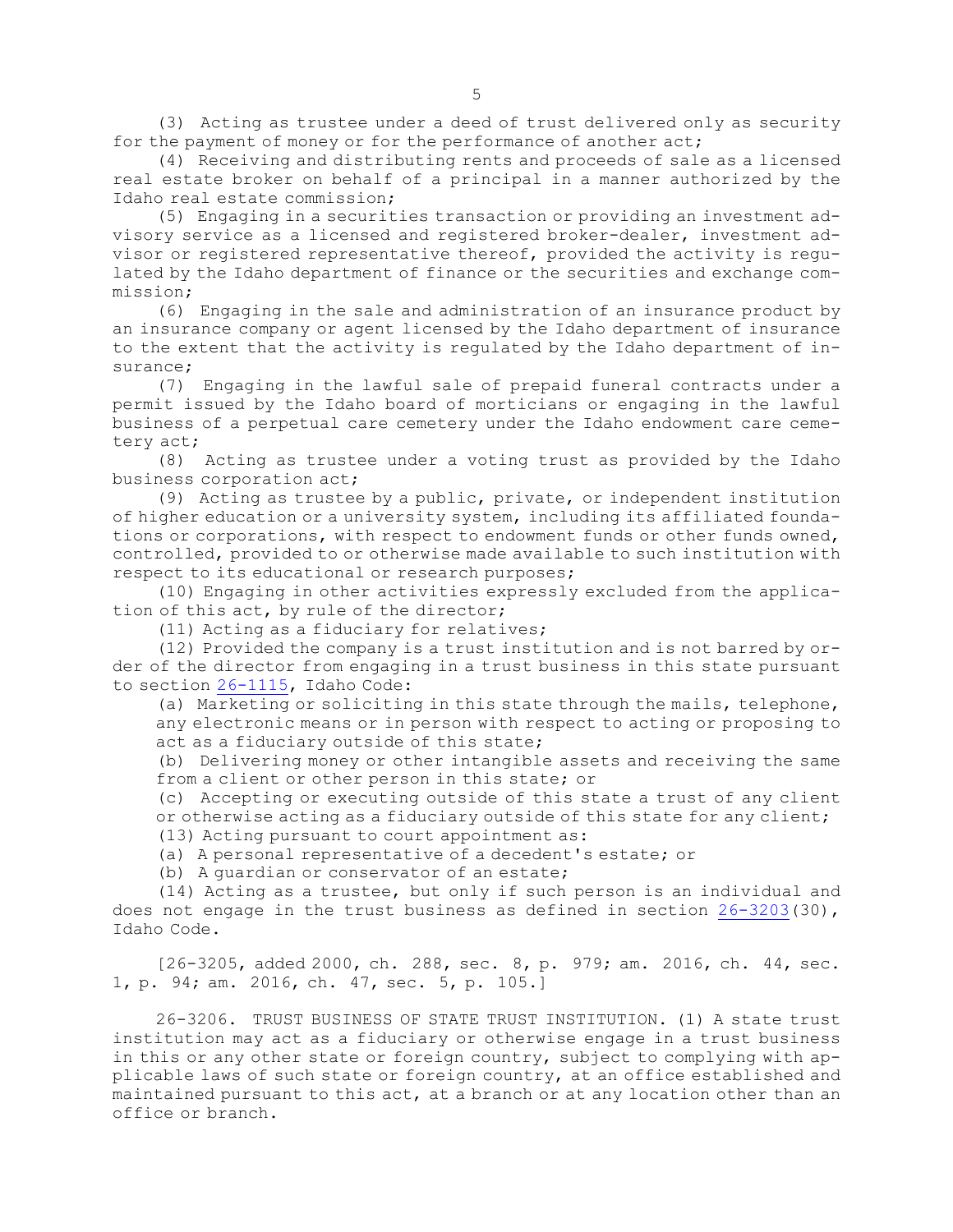(2) In addition, <sup>a</sup> state trust institution may conduct any activities at any office outside this state that are permissible for <sup>a</sup> trust institution chartered by the host state where the office is located, except to the extent such activities are expressly prohibited by the laws of this state or by any regulation or order of the director applicable to the state trust institution; provided however, that the director may waive any such prohibition if the director determines, by order or rule, that the involvement of out-of-state offices of state trust institutions in particular activities would not threaten the safety or soundness of such state trust institutions.

[26-3206, added 2000, ch. 288, sec. 8, p. 980.]

26-3207. TRUST BUSINESS OF OUT-OF-STATE TRUST INSTITUTION. An out-ofstate trust institution which establishes or maintains one (1) or more offices in this state under this act, may conduct any activity at each such office which would be authorized under the laws of this state for <sup>a</sup> state trust institution to conduct at such an office.

[26-3207, added 2000, ch. 288, sec. 8, p. 980.]

26-3208. NAME OF TRUST INSTITUTION. A state trust company or out-ofstate trust institution may register any name with the director in connection with establishing <sup>a</sup> principal office, trust office or representative trust office in this state pursuant to this act, except that the director may determine that <sup>a</sup> name proposed to be registered is potentially misleading to the public and require the registrant to select <sup>a</sup> name which is not potentially misleading.

[26-3208, added 2000, ch. 288, sec. 8, p. 980.]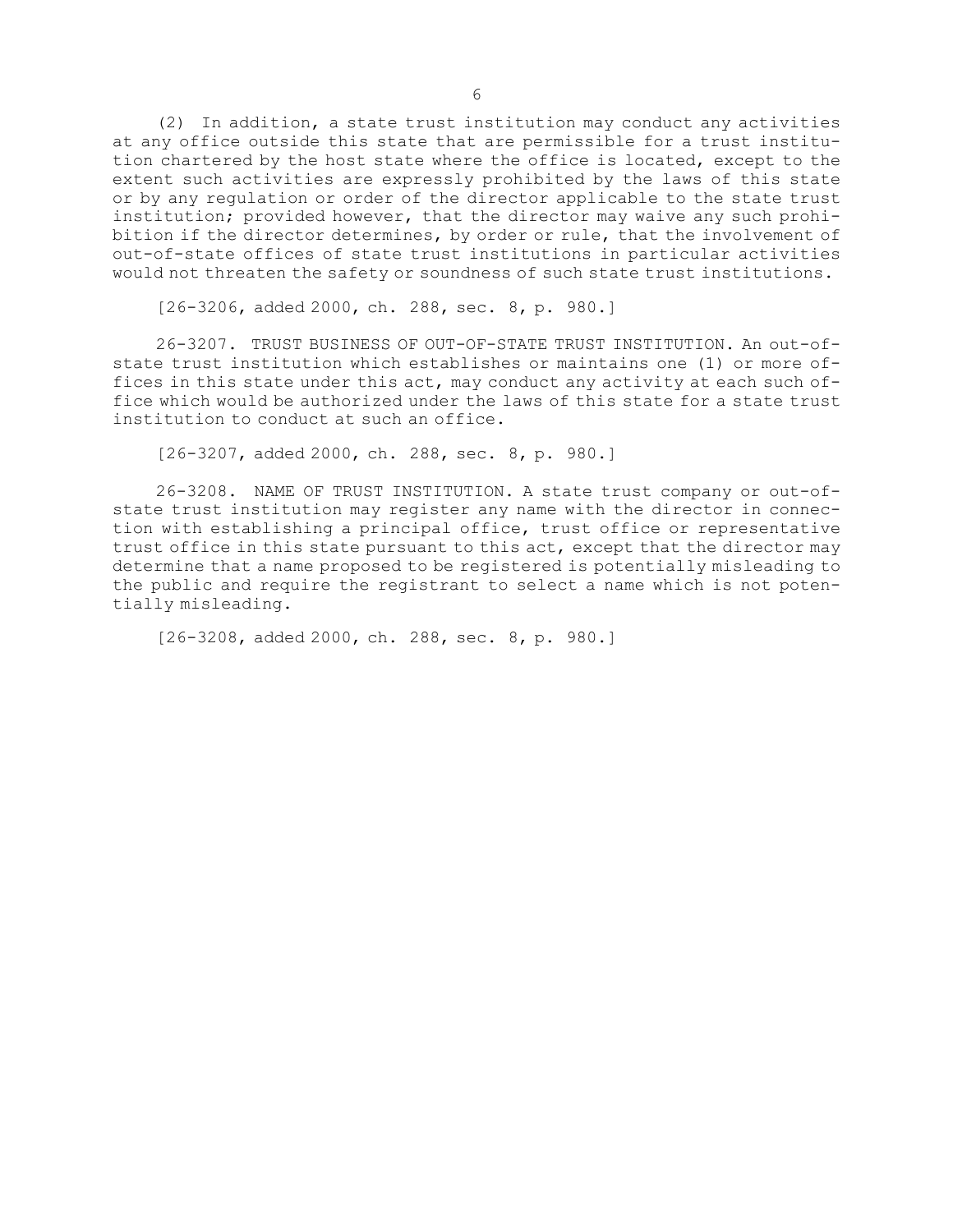### TITLE 26 BANKS AND BANKING

#### CHAPTER 33

#### TRUST INSTITUTIONS -- STATE TRUST INSTITUTION OFFICES

26-3301. TRUST BUSINESS. A state trust company or <sup>a</sup> state bank may:

- (1) Perform any act as <sup>a</sup> fiduciary;
- (2) Engage in any trust business;

(3) Exercise any incidental power that is reasonably necessary to enable it to fully exercise, according to commonly accepted fiduciary customs and usages, <sup>a</sup> power conferred in this act.

[26-3301, added 2000, ch. 288, sec. 9, p. 980.]

26-3302. BRANCHES AND OFFICES OF STATE TRUST INSTITUTIONS. (1) A state trust institution may act as <sup>a</sup> fiduciary and engage in <sup>a</sup> trust business at each trust office as permitted by this act, and at <sup>a</sup> branch in this state.

(2) <sup>A</sup> state trust institution may not act as <sup>a</sup> fiduciary but may otherwise engage in <sup>a</sup> trust business at <sup>a</sup> representative trust office as permitted by this act.

(3) Notwithstanding subsections (1) and (2) of this section, <sup>a</sup> state trust institution may not engage at an out-of-state office in any trust business not permitted for such an office by the host state to trust institutions chartered by such state.

[26-3302, added 2000, ch. 288, sec. 9, p. 981.]

26-3303. STATE TRUST COMPANY PRINCIPAL OFFICE. (1) Each state trust company must have and continuously maintain <sup>a</sup> principal office in this state.

(2) Each executive officer at the principal office is an agent of the state trust company for service of process.

(3) <sup>A</sup> state trust company may change its principal office to any location within this state by filing <sup>a</sup> written notice with the director setting forth the name of the state trust company, the street address of its principal office before the change, the street address to which the principal office is to be changed, and <sup>a</sup> copy of the resolution adopted by the board authorizing the change.

(4) The change of principal office shall take effect on the thirtyfirst day after the date the director receives the notice pursuant to subsection (3) of this section, unless the director establishes an earlier or later date or unless prior to such day the director notifies the state trust company that it must establish to the satisfaction of the director that the relocation is consistent with the provisions of this act for the establishment of <sup>a</sup> state trust company at that location, in which event the change of principal office shall take effect when approved by the director.

[26-3303, added 2000, ch. 288, sec. 9, p. 981.]

26-3304. TRUST OFFICE -- REPRESENTATIVE TRUST OFFICE. (1) A state trust institution may establish or acquire, and maintain, trust offices or representative trust offices anywhere in this state. <sup>A</sup> state trust institution desiring to establish or acquire, and maintain, such an office shall file <sup>a</sup>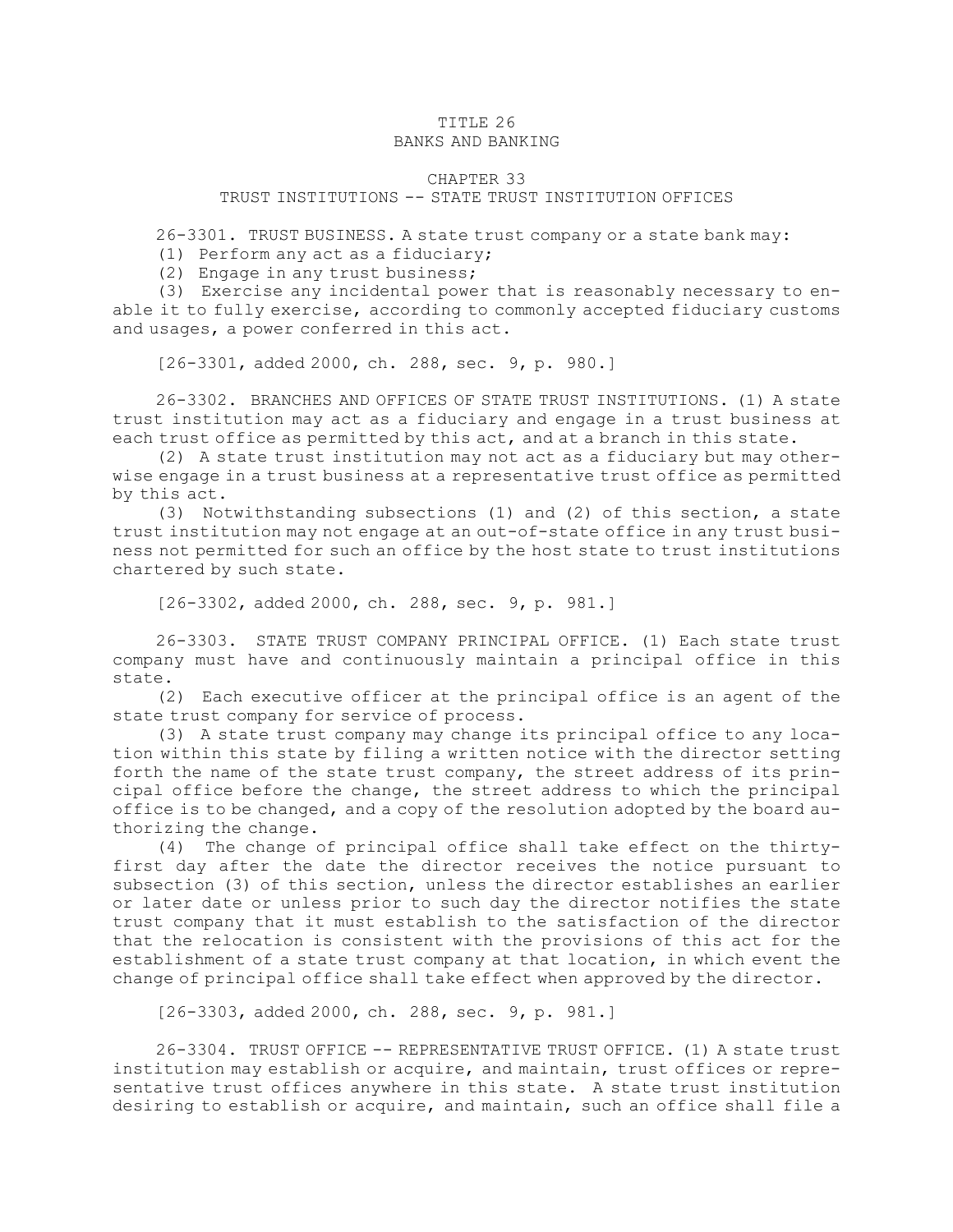written notice with the director setting forth the name of the state trust institution, the location of the proposed additional office and whether the additional office will be <sup>a</sup> trust office or <sup>a</sup> representative trust office, furnish <sup>a</sup> copy of the resolution adopted by the board authorizing the additional office and pay the filing fee, if any, prescribed by the director.

(2) The state trust institution may commence business at the additional office on the thirty-first day after the date the director receives the notice, unless the director specifies an earlier or later date.

(3) The thirty (30) day period of review may be extended by the director on <sup>a</sup> determination that the written notice raises issues that require additional information or additional time for analysis. If the period of review is extended, the state trust institution may establish the additional office only on prior written approval by the director.

(4) The director may deny approval of the additional office if the director finds that the state trust institution lacks sufficient financial resources to undertake the proposed expansion without adversely affecting its safety or soundness or that the proposed office would be contrary to the public interest.

[26-3304, added 2000, ch. 288, sec. 9, p. 981.]

26-3305. OUT-OF-STATE OFFICES. (1) A state bank, <sup>a</sup> state trust company or <sup>a</sup> savings association chartered under the laws of this state may establish and maintain <sup>a</sup> new trust office or <sup>a</sup> representative trust office or acquire and maintain an office in <sup>a</sup> state other than this state. Such <sup>a</sup> trust institution desiring to establish or acquire, and maintain, an office in another state under this section shall file <sup>a</sup> notice with the director on <sup>a</sup> form prescribed by the director, which shall set forth the name of the trust institution, the location of the proposed office, whether the office will be <sup>a</sup> trust office or <sup>a</sup> representative trust office, and whether the laws of the jurisdiction where the office will be located permit the office to be maintained by the trust institution, furnish <sup>a</sup> copy of the resolution adopted by the board authorizing the out-of-state office, and pay the filing fee, if any, prescribed by the director.

(2) The trust institution may commence business at the additional office on the thirty-first day after the date the director receives the notice, unless the director specifies an earlier or later date.

(3) The thirty (30) day period of review may be extended by the director on <sup>a</sup> determination that the written notice raises issues that require additional information or additional time for analysis. If the period of review is extended, the trust institution may establish the additional office only on prior written approval by the director.

(4) The director may deny approval of the additional office if the director finds that the trust institution lacks sufficient financial resources to undertake the proposed expansion without adversely affecting its safety or soundness or that the proposed office would be contrary to the public interest. In acting on the notice, the director shall consider the views of the appropriate bank supervisory agencies.

[26-3305, added 2000, ch. 288, sec. 9, p. 982.]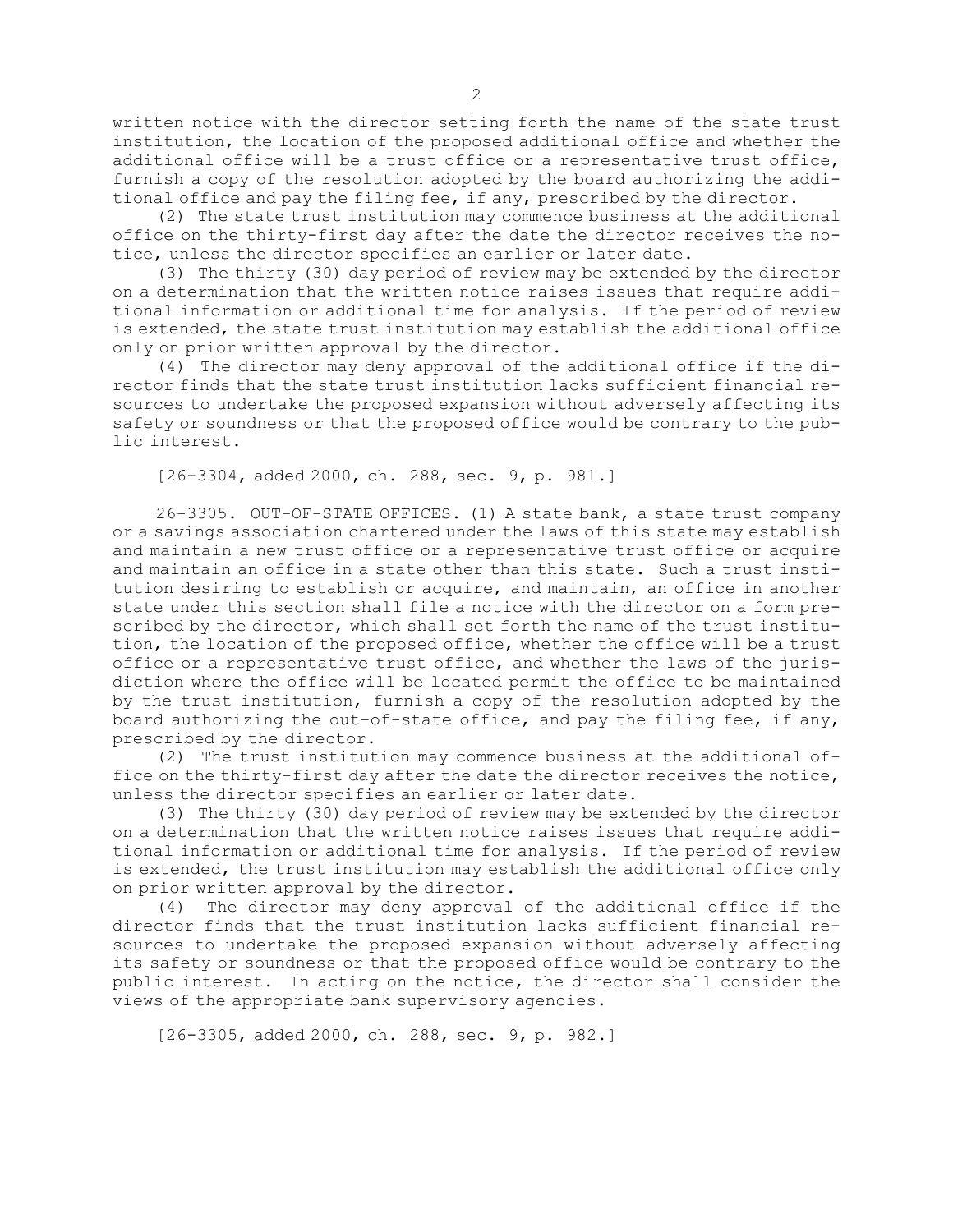#### TITLE 26 BANKS AND BANKING

#### CHAPTER 34

## TRUST INSTITUTIONS -- OUT-OF-STATE TRUST INSTITUTION OFFICES

26-3401. TRUST BUSINESS AT A BRANCH OR TRUST OFFICE OR REPRESENTATIVE TRUST OFFICE. (1) An out-of-state trust institution may act as <sup>a</sup> fiduciary in this state or engage in <sup>a</sup> trust business in this state if it maintains <sup>a</sup> trust office in this state as permitted by this chapter, or <sup>a</sup> branch in this state.

(2) An out-of-state trust institution may not act as <sup>a</sup> fiduciary, but may otherwise engage in <sup>a</sup> trust business, at <sup>a</sup> representative trust office as permitted by this chapter.

[26-3401, added 2000, ch. 288, sec. 10, p. 982.]

26-3402. ESTABLISHING OR ACQUIRING AN INTERSTATE TRUST OFFICE OR REP-RESENTATIVE OFFICE. (1) An out-of-state trust institution that does not operate <sup>a</sup> trust office in this state and that meets the requirements of this chapter may establish or acquire, and maintain, <sup>a</sup> trust office in this state.

(2) An out-of-state trust institution may establish or acquire, and maintain, <sup>a</sup> representative trust office in this state.

[26-3402, added 2000, ch. 288, sec. 8, p. 983.]

26-3403. REQUIREMENT OF NOTICE. An out-of-state trust institution desiring to establish and maintain <sup>a</sup> new trust office or acquire and maintain <sup>a</sup> trust office in this state pursuant to this chapter shall provide, or cause its home state regulator to provide, written notice of the proposed transaction to the director on or after the date on which the out-of-state trust institution applies to the home state regulator for approval to establish or acquire, and maintain, the trust office. The filing of such notice shall be preceded or accompanied by <sup>a</sup> copy of the resolution adopted by the board authorizing the additional office and the filing fee, if any, prescribed by the director.

[26-3403, added 2000, ch. 288, sec. 10, p. 983.]

26-3404. CONDITIONS FOR APPROVAL. (1) No trust office of an out-ofstate trust institution may be acquired or established in this state under this chapter unless:

(a) The out-of-state trust institution shall have confirmed in writing to the director that for as long as it maintains <sup>a</sup> trust office in this state, it will comply with all applicable laws of this state;

(b) The out-of-state trust institution shall have provided satisfactory evidence to the director of compliance with:

(i) Any applicable requirements of part 15, [chapter](https://legislature.idaho.gov/statutesrules/idstat/Title30/T30CH1) 1, title 30, Idaho Code, and

(ii) The applicable requirements of its home state regulator for acquiring or establishing and maintaining such office.

(c) The director, acting within sixty (60) days after receiving notice under section [26-3403](https://legislature.idaho.gov/statutesrules/idstat/Title26/T26CH34/SECT26-3403), Idaho Code, shall have certified to the home state regulator that the requirements of this chapter have been met and the notice has been approved or, if applicable, that any conditions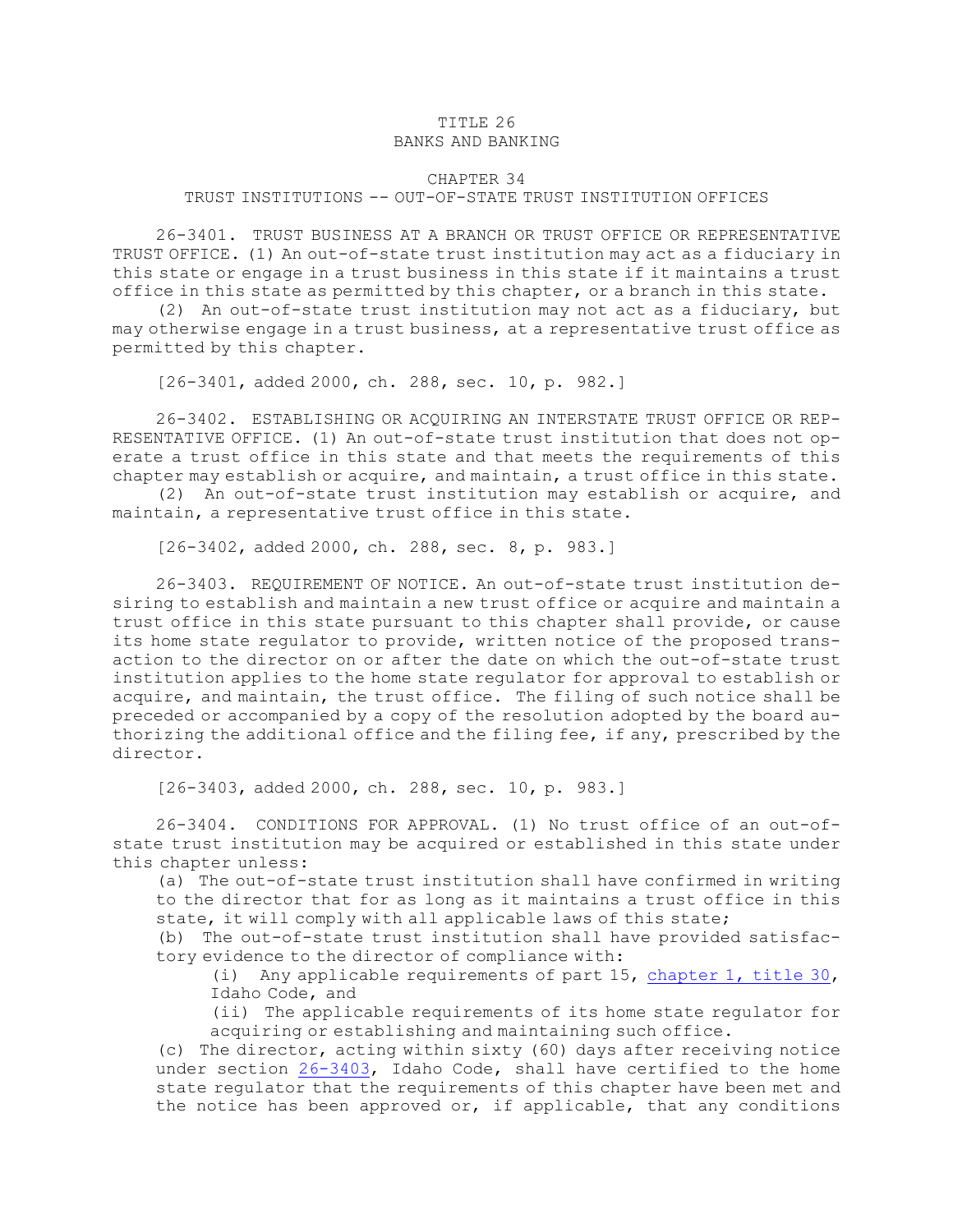imposed by the director pursuant to subsection (2) of this section have been satisfied.

(2) The out-of-state trust institution may commence business at the trust office on the sixty-first day after the date the director receives the notice unless the director specifies an earlier or later date, provided, with respect to an out-of-state trust institution that is not <sup>a</sup> depository institution and for which the director shall have conditioned such approval on the satisfaction by the out-of-state trust institution of any requirement applicable to <sup>a</sup> state trust company pursuant to this act, such institution shall have satisfied such conditions and provided to the director satisfactory evidence thereof.

(3) The sixty (60) day period of review may be extended by the director on <sup>a</sup> determination that the written notice raises issues that require additional information or additional time for analysis. If the period of review is extended, the out-of-state trust institution may establish the office only on prior written approval by the director.

(4) The director may deny approval of the office if the director finds that the out-of-state trust institution lacks sufficient financial resources to undertake the proposed expansion without adversely affecting its safety or soundness or that the proposed office is contrary to the public interest. In acting on the notice, the director shall consider the views of the appropriate bank supervisory agencies.

[26-3404, added 2000, ch. 288, sec. 10, p. 983.]

26-3405. REGISTRATION OF REPRESENTATIVE TRUST OFFICE. (1) An out-ofstate trust institution may establish or acquire and maintain <sup>a</sup> representative trust office in this state. An out-of-state trust institution not maintaining <sup>a</sup> trust office in this state and desiring to establish or acquire, and maintain <sup>a</sup> representative trust office shall file <sup>a</sup> notice with the director on <sup>a</sup> form prescribed by the director which shall set forth the name of the out-of-state trust institution and the location of the proposed office and satisfactory evidence that the out-of-state trust institution is <sup>a</sup> trust institution, furnish <sup>a</sup> copy of the resolution adopted by the board authorizing the representative trust office, and pay the filing fee, if any, prescribed by the director.

(2) The out-of-state trust institution may commence business at the representative trust office on the thirty-first day after the date the director receives the notice, unless the director specifies an earlier or later date.

(3) The thirty (30) day period of review may be extended by the director on <sup>a</sup> determination that the written notice raises issues that require additional information or additional time for analysis. If the period of review is extended, the out-of-state trust institution may establish the representative trust office only on prior written approval by the director.

(4) The director may deny approval of the representative trust office if the director finds that the out-of-state trust institution lacks sufficient financial resources to undertake the proposed expansion without adversely affecting its safety or soundness or that the proposed office would be contrary to the public interests. In acting on the notice, the director shall consider the views of the appropriate bank supervisory agencies.

[26-3405, added 2000, ch. 288, sec. 10, p. 984.]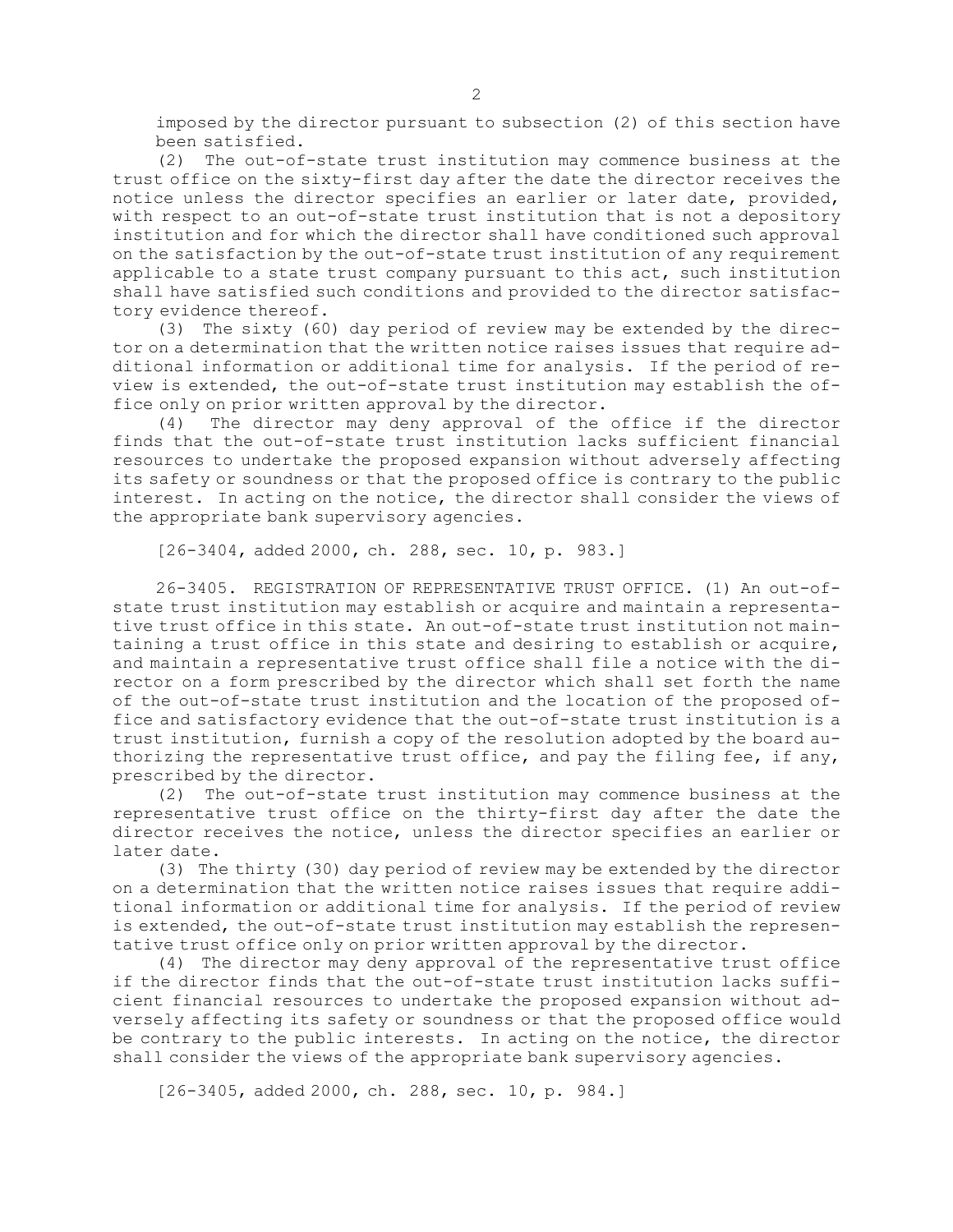26-3406. ADDITIONAL TRUST OFFICES. An out-of-state trust institution that maintains <sup>a</sup> trust office in this state under this chapter may establish or acquire additional trust offices or representative trust offices in this state to the same extent that <sup>a</sup> state trust institution may establish or acquire additional offices in this state pursuant to the procedures for establishing or acquiring such offices set forth in section [26-3304](https://legislature.idaho.gov/statutesrules/idstat/Title26/T26CH33/SECT26-3304), Idaho Code.

[26-3406, added 2000, ch. 288, sec. 10, p. 984.]

26-3407. NOTICE OF SUBSEQUENT MERGER, TRANSFER, OR CLOSING. Each outof-state trust institution that maintains an office in this state pursuant to this act, or the home state regulator of such trust institution, shall give at least thirty (30) days' prior written notice or, in the case of an emergency transaction, such shorter notice as is consistent with applicable state or federal law, to the director of:

(1) Any merger, consolidation, or other transaction that would cause <sup>a</sup> change of control with respect to such out-of-state trust institution or any bank holding company that controls such trust institution, with the result that an application would be required to be filed pursuant to the federal change in bank control act of 1978, as amended, 12 U.S.C. 1817(j), or the federal bank holding company act of 1956, as amended, 12 U.S.C. 1841 et seq., or any successor statutes thereto;

(2) Any transfer of all or substantially all of the trust accounts or trust assets of the out-of-state trust institution to another person; or

(3) The closing or disposition of any office in this state.

[26-3407, added 2000, ch. 288, sec. 10, p. 984.]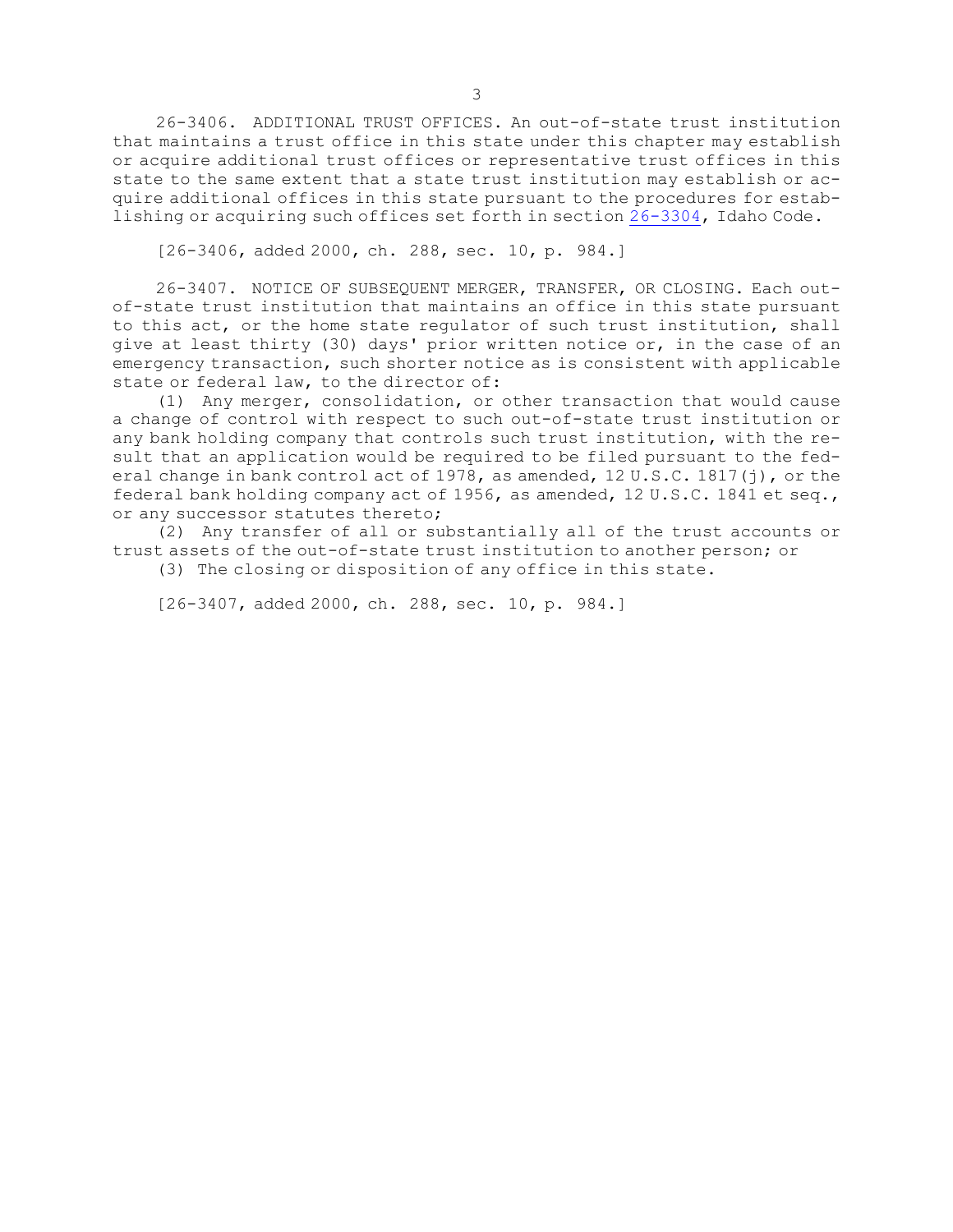# TITLE 26

## BANKS AND BANKING

#### CHAPTER 35

#### TRUST INSTITUTIONS -- STATE TRUST COMPANY ORGANIZATION -- GENERAL PROVISIONS

26-3501. PREREQUISITE TO ENGAGING IN TRUST BUSINESS. (1) <sup>A</sup> corporation duly organized for the purpose of engaging in the trust business may apply for <sup>a</sup> charter to operate as <sup>a</sup> state trust company. A state trust company may perform any act as <sup>a</sup> fiduciary or engage in any trust business within or without this state.

(2) <sup>A</sup> bank having the power to engage in the trust business, which is organized under the laws of this state or authorized to do business in this state, and which is chartered under the provisions of the Idaho bank act to engage in banking business in the state of Idaho, may apply for <sup>a</sup> charter from the director authorizing it to operate <sup>a</sup> trust department.

(3) To the extent not inconsistent with specific provisions of this chapter, and in the discretion of the director, provisions of the Idaho bank act regarding organization, operation and closing of banks shall apply to applicants for <sup>a</sup> charter under this chapter and to state trust companies.

[26-3501, added 2000, ch. 288, sec. 11, p. 985.]

26-3502. APPLICATION FOR CHARTER. An application for <sup>a</sup> state trust company or trust department charter shall be in writing and in such form as the director shall prescribe, verified under oath and supported by such information, data and records as the director may require.

[26-3502, added 2000, ch. 288, sec. 11, p. 985.]

26-3503. APPLICATION FEE. <sup>A</sup> reasonable application fee, as set by the director, shall be paid to the department with respect to each application for <sup>a</sup> charter under this chapter at the time the application is filed.

[26-3503, added 2000, ch. 288, sec. 11, p. 985.]

26-3504. MINIMUM CAPITAL. (1) <sup>A</sup> charter shall not be issued to <sup>a</sup> corporation applying for <sup>a</sup> state trust company charter having <sup>a</sup> paid-in capital of less than one million five hundred thousand dollars (\$1,500,000).

(2) <sup>A</sup> charter to operate <sup>a</sup> trust department shall not be issued to <sup>a</sup> bank unless the capital of the bank is in an amount of not less than one million five hundred thousand dollars (\$1,500,000), in addition to its statutory required minimum capital for <sup>a</sup> bank charter required by section [26-205](https://legislature.idaho.gov/statutesrules/idstat/Title26/T26CH2/SECT26-205), Idaho Code.

(3) Subject to subsection (4) of this section, <sup>a</sup> state trust company or state bank shall at all times maintain capital in at least the amount required under subsections (1) and (2) of this section.

(4) The director may require additional capital for <sup>a</sup> proposed or existing state trust company or state bank or, on application in the exercise of discretion consistent with protecting safety and soundness, reduce the amount of minimum capital required for <sup>a</sup> proposed or existing state trust company or state bank.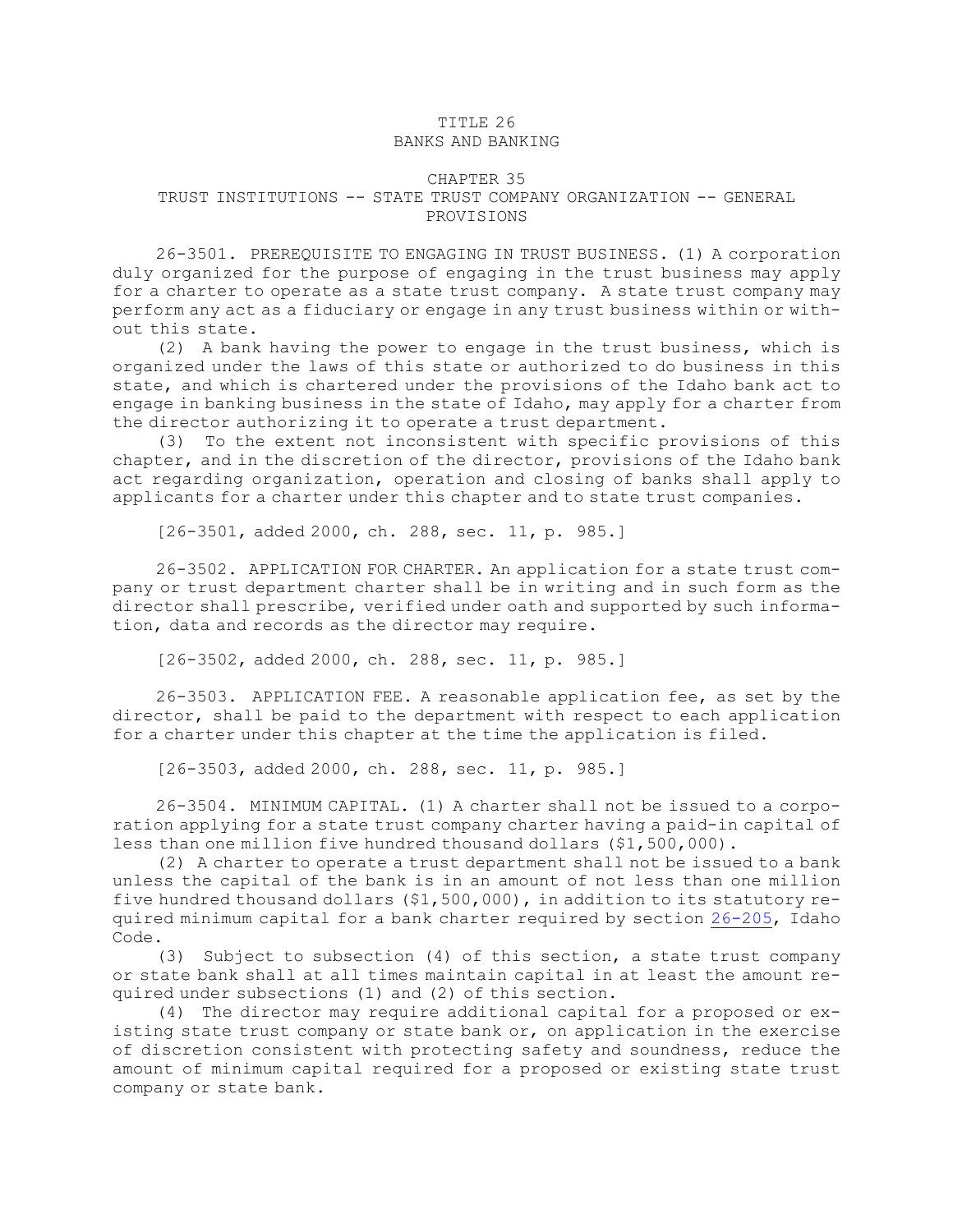[26-3504, added 2000, ch. 288, sec. 11, p. 986.]

26-3505. ISSUANCE OF CHARTER. Upon the filing of an application the director shall make or cause to be made an investigation and examination of the facts concerning the applicant and shall issue <sup>a</sup> charter if he finds:

(1) The applicant is <sup>a</sup> corporation having powers and purposes to engage in the trust business, organized under the laws of this state or authorized to do business in this state as <sup>a</sup> foreign corporation; and

(2) The applicant has complied with all of the applicable provisions of this act; and

(3) The ability and integrity of the persons involved in the management of the applicant's business are such as to demonstrate that it will be operated in <sup>a</sup> sound and lawful manner; and

(4) The applicant has adequate facilities to engage in trust business.

[26-3505, added 2000, ch. 288, sec. 11, p. 986.]

26-3506. RECORDS -- PRESERVATION OF RECORDS. A state trust company or trust department shall keep and use in its business any books, accounts and records which will enable the director to determine whether the trust institution is complying with the provisions of this act and the rules and orders of the director. The director may by rule or order provide which books, accounts and records shall be kept, and the periods of time and the manner in which they shall be preserved.

[26-3506, added 2000, ch. 288, sec. 11, p. 986.]

26-3507. DISCLOSURE OF INFORMATION. A state trust company or trust department, its officers and employees, shall not disclose information to any person concerning the existence, condition, management and administration of any trust of which it is the trustee except as such disclosure:

(1) Is specifically authorized by the terms of the trust or upon the direction of the trustor;

(2) Is determined by an officer of the state trust institution to be necessary for the proper administration of such trust;

(3) Is required by <sup>a</sup> court of competent jurisdiction;

(4) Is made, in the case of an irrevocable trust, to or upon the instructions of any beneficiary thereunder whether or not presently entitled to receive benefits from the trust;

(5) Is made to the director or to any state or federal regulatory or insuring agency lawfully requiring such disclosure;

(6) Is required by [title](https://legislature.idaho.gov/statutesrules/idstat/Title15/T15) 15, Idaho Code.

[26-3507, added 2000, ch. 288, sec. 11, p. 986.]

26-3508. TRUST FUNDS. (1) All moneys received by <sup>a</sup> state trust company as <sup>a</sup> fiduciary on trust business within this state shall be deposited in <sup>a</sup> bank, in <sup>a</sup> specially designated account or accounts, shall not be commingled with any funds of the state trust company and shall remain on deposit until disbursed or invested in accordance with the powers and duties of the state trust company in its capacity as fiduciary.

(2) <sup>A</sup> bank which is chartered by the director to operate <sup>a</sup> trust department shall establish and maintain <sup>a</sup> trust department in which separate books and records for each trust or estate shall be maintained. All property held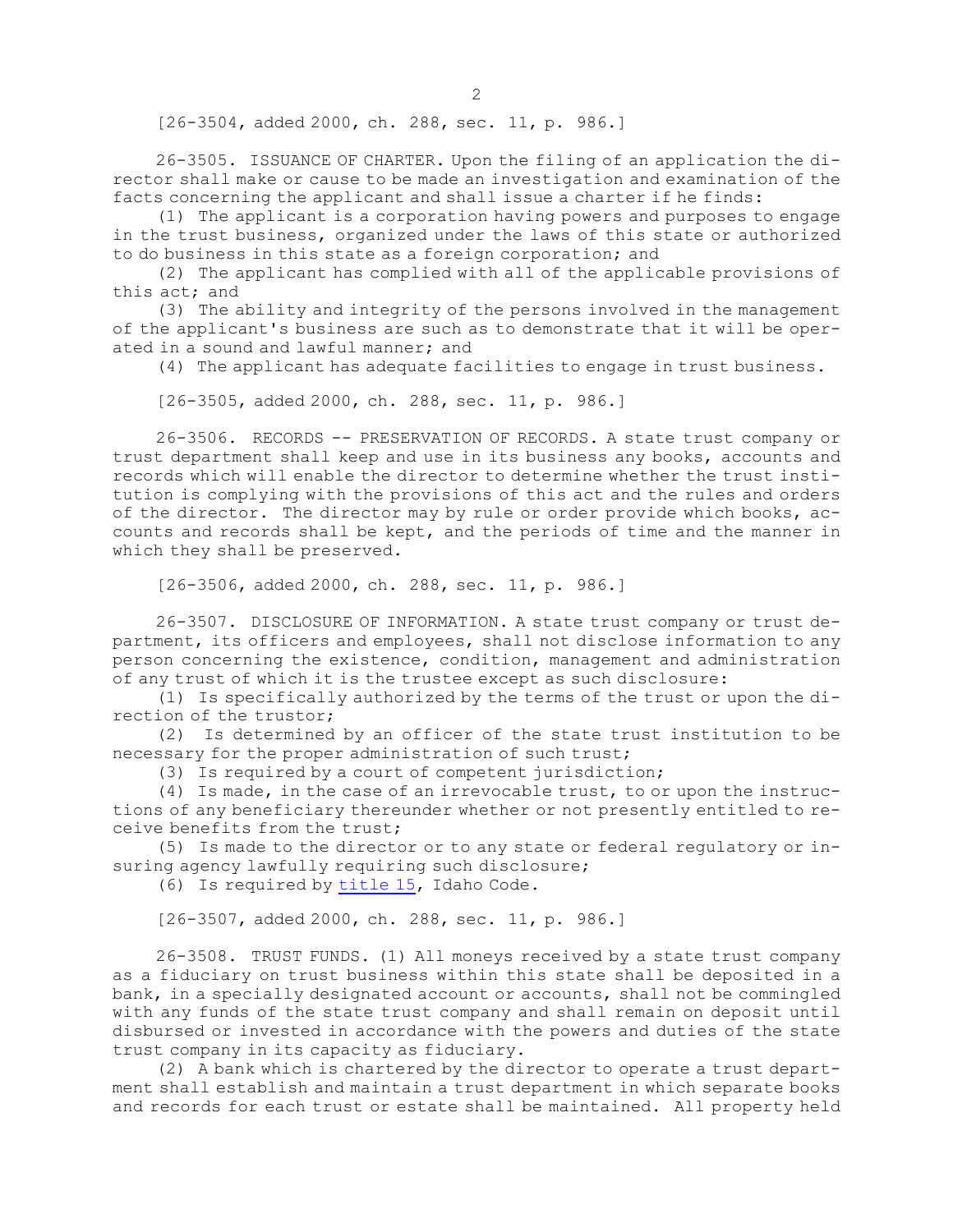by the bank as <sup>a</sup> fiduciary shall be segregated from and unmingled with other property of the bank; provided, cash held by the bank as <sup>a</sup> fiduciary may be deposited to the credit of the bank as such fiduciary in time or demand deposit accounts with itself, or may be deposited in time or demand deposit accounts with any other bank in this state so long as said bank or banks are insured by the federal deposit insurance corporation. Property held by <sup>a</sup> bank as <sup>a</sup> fiduciary may be held in the name of nominees of the bank whether the bank is the sole fiduciary or acting with others, but the bank shall be responsible for the acts of any such nominee.

[26-3508, added 2000, ch. 288, sec. 11, p. 987.]

26-3509. LOANS TO DIRECTORS, OFFICERS OR EMPLOYEES PROHIBITED -- LOANS TO AFFILIATES OR SUBSIDIARIES PROHIBITED. (1) A state trust company or bank having <sup>a</sup> trust department shall not make any loan to any director, officer or employee of the trust institution or to any affiliate or subsidiary corporation or to any director, officer or employee of an affiliate or subsidiary corporation from its trust funds. <sup>A</sup> state trust company or bank having <sup>a</sup> trust department shall not permit any director, officer, employee, affiliate or subsidiary corporation to become indebted to it in any manner out of its trust funds unless specifically authorized to do so by the terms of the trust.

(2) This section shall not prevent the maintenance by <sup>a</sup> state trust company of its trust funds in time or demand deposits in an affiliate which is <sup>a</sup> bank, or <sup>a</sup> trust department of <sup>a</sup> bank from maintaining its trust funds in the bank in accordance with section [26-3508](https://legislature.idaho.gov/statutesrules/idstat/Title26/T26CH35/SECT26-3508), Idaho Code.

[26-3509, added 2000, ch. 288, sec. 11, p. 987.]

26-3510. CLOSING OF TRUST UNDULY DELAYED. If, as <sup>a</sup> result of an examination, the director finds that the closing of any trust by <sup>a</sup> state trust company has been unreasonably delayed, the director may initiate proceedings in <sup>a</sup> court of competent jurisdiction to require the state trust institution to perform its duties in closing the trust.

[26-3510, added 2000, ch. 288, sec. 11, p. 987.]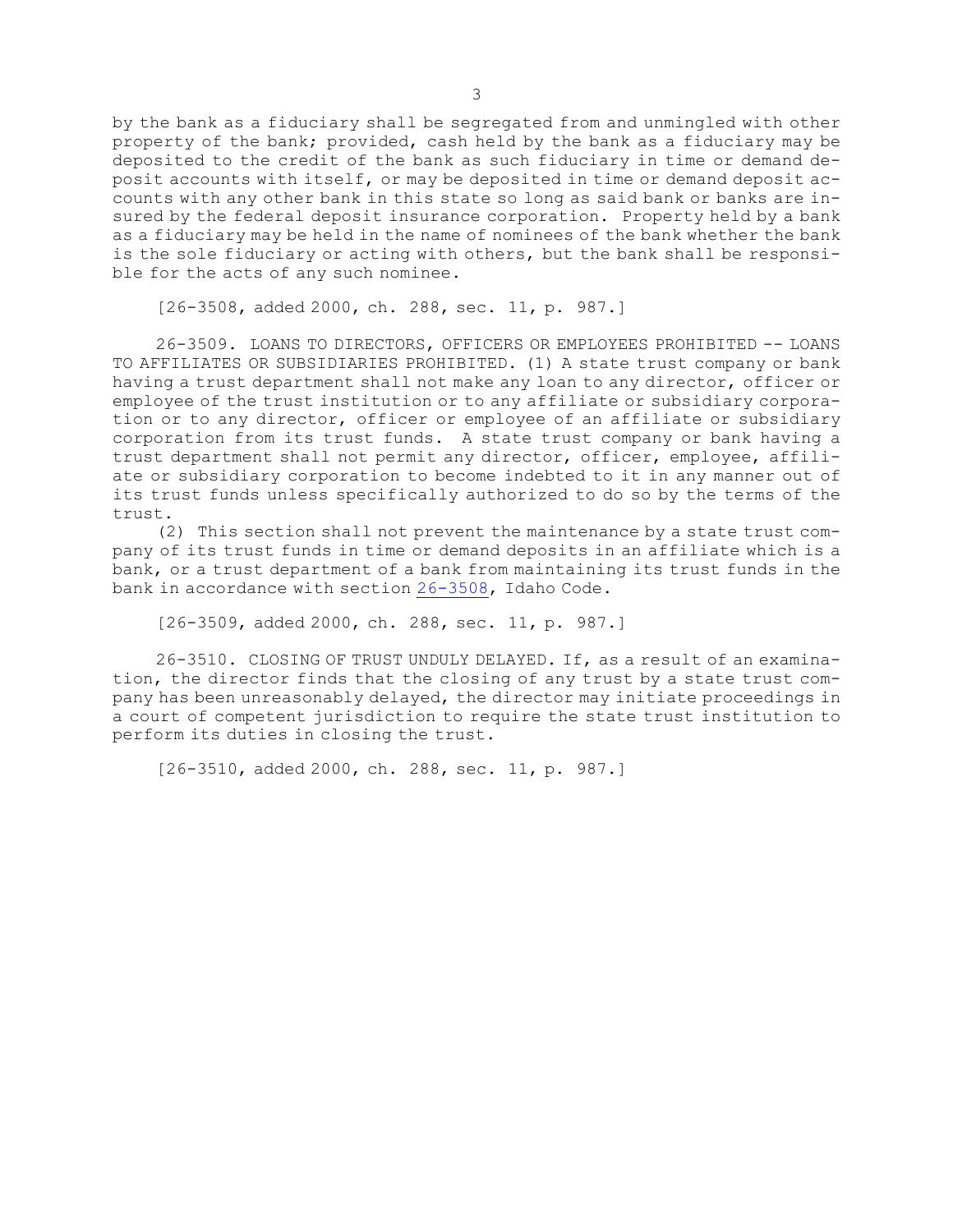#### TITLE 26 BANKS AND BANKING

## CHAPTER 36 TRUST INSTITUTIONS -- SUPERVISION AND ENFORCEMENT

26-3601. ADMINISTRATION AND RULES. Every authorized trust institution shall be under the supervision of the director. The director may issue, promulgate, amend and rescind rules or orders necessary or proper to carry out the provisions of this act. All authorized trust institutions doing business under the provisions of this act shall conduct their business in <sup>a</sup> manner consistent with all laws relating to authorized trust institutions, and all rules or orders that may be promulgated or issued by the director.

[26-3601, added 2000, ch. 288, sec. 12, p. 988.]

26-3602. EXAMINATIONS -- PERIODIC REPORTS -- COOPERATIVE AGREEMENTS -- ASSESSMENT OF FEES. (1) The director may make such examinations, with or without notice, of any office or branch established or maintained in this state pursuant to this act as the director may deem necessary to determine whether the office is being operated in compliance with the laws of this state and in accordance with safe and sound banking practices. The director may compel the attendance of any person or the production of any books, accounts and records for the purpose of such examination.

(2) The director may require periodic reports regarding any trust institution that has established or maintained an office in this state pursuant to this act. The required reports shall be provided by such trust institution or, if an out-of-state trust institution, may be provided by the home state regulator.

(3) The director may enter into cooperative, coordinating and information-sharing agreements with any other bank supervisory agencies or any organization affiliated with or representing one (1) or more bank supervisory agencies with respect to the periodic examination or other supervision of any office in this state of an out-of-state trust institution, or any office of <sup>a</sup> state trust institution in any host state, and the director may accept the agency's or organization's report of examination and report of investigation in lieu of conducting an examination or investigation.

(4) The director may enter into joint examinations or joint enforcement actions with other bank supervisory agencies having concurrent jurisdiction over any office established and maintained in this state by an out-of-state trust institution or any office established and maintained by <sup>a</sup> state trust institution in any host state; provided, that the director may at any time take such actions independently if the director deems such actions to be necessary or appropriate under this act or to ensure compliance with the laws of this state; but provided further that, in the case of an out-of-state trust institution, the director shall recognize the exclusive authority of the home state regulator over corporate governance matters and the primary responsibility of the home state regulator with respect to safety and soundness matters.

(5) Each trust institution that maintains one (1) or more offices in this state may be assessed and, if assessed, shall pay reasonable supervisory and examination fees as set by the director. Such fees may be shared with other bank supervisory agencies or any organization affiliated with or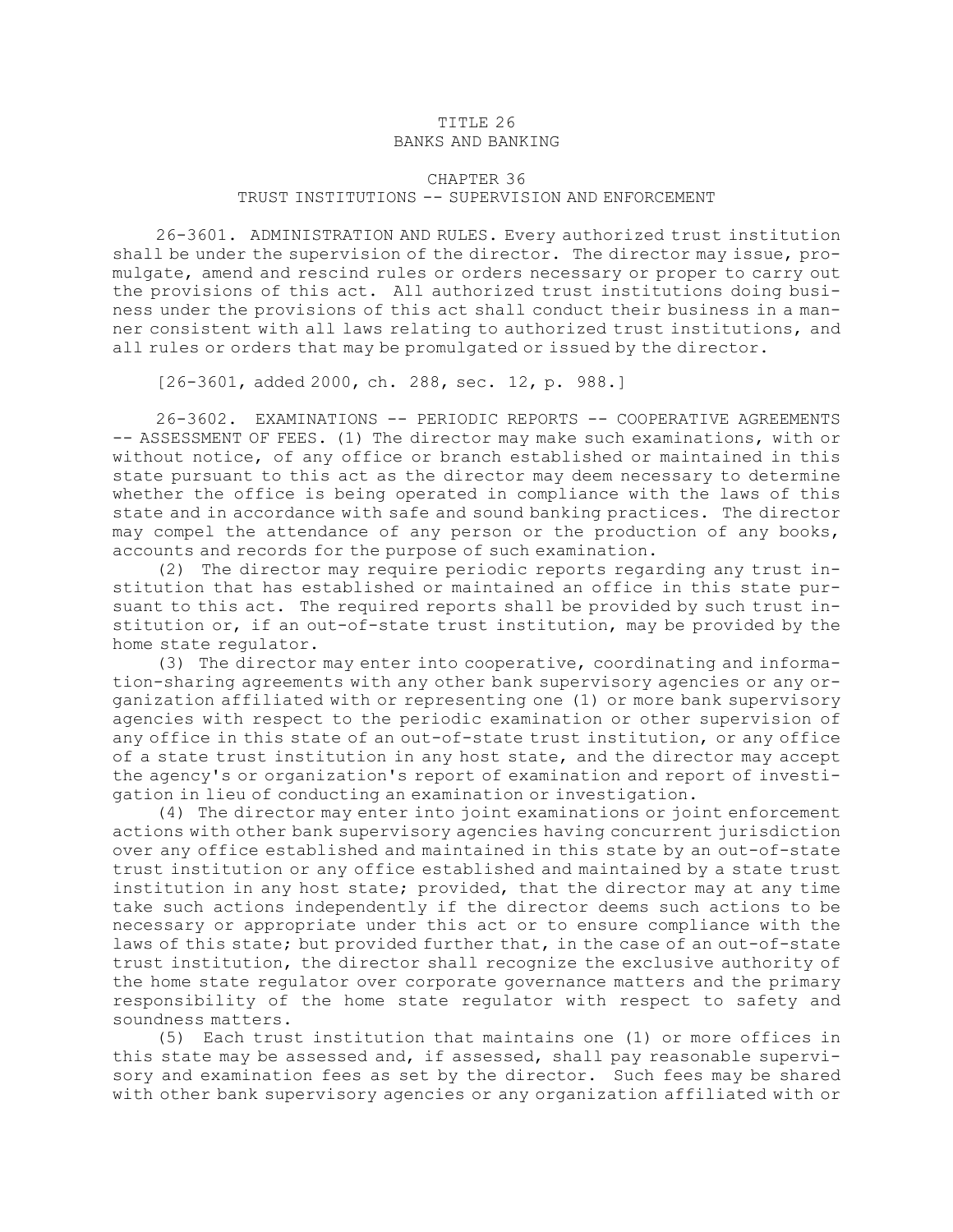representing one (1) or more bank supervisory agencies in accordance with agreements between such parties and the director.

[26-3602, added 2000, ch. 288, sec. 12, p. 988.]

26-3604. NOTICE AND OPPORTUNITY FOR HEARING. Consistent with [chapter](https://legislature.idaho.gov/statutesrules/idstat/Title67/T67CH52) 52, [title](https://legislature.idaho.gov/statutesrules/idstat/Title67/T67CH52) 67, Idaho Code, notice and opportunity for hearing shall be provided in connection with any of the foregoing actions. Provided however, in cases involving extraordinary circumstances requiring immediate action, the director may take such action, but shall promptly afford <sup>a</sup> subsequent hearing upon application to rescind the action taken. The director shall promptly give notice to the home state regulator of each enforcement action taken against an out-of-state trust institution and, to the extent practicable, shall consult and cooperate with the home state regulator in pursuing and resolving said enforcement action.

[26-3604, added 2000, ch. 288, sec. 12, p. 989.]

26-3605. SUBPOENA POWER -- EXAMINATION UNDER OATH. The director shall have the power to subpoena witnesses, compel their attendance, require the production of evidence, administer oaths, and examine any person under oath in connection with any subject related to <sup>a</sup> duty imposed or <sup>a</sup> power vested in the director by this act.

[26-3605, added 2000, ch. 288, sec. 12, p. 990.]

26-3607. IMPAIRMENT OF CAPITAL -- UNSAFE CONDITION -- RECEIVERSHIP. If it appears to the director that the capital of <sup>a</sup> state trust company is either reduced or impaired below one million five hundred thousand dollars (\$1,500,000) or the affairs of the company are in an unsound condition, the director shall order the state trust company to make good any deficit or to remedy the unsafe condition of its affairs within sixty (60) days of the date of such order and may restrict and regulate the operation of the state trust company until the capital is so restored. If the deficiency in capital has not been made good and the unsafe condition remedied within sixty (60) days, the director may apply to the district court, in the county in which the principal office of the state trust company is located, to be appointed receiver for the liquidation or rehabilitation of the state trust company. The expense of such receivership shall be paid out of the assets of the state trust company.

[26-3607, added 2000, ch. 288, sec. 12, p. 990.]

26-3608. LIMIT OF LEGAL ACTION. This chapter does not limit any statutory or common law right of <sup>a</sup> person to bring an action in <sup>a</sup> court for any act involved in the transaction of trust business or the right of the state to bring an action against any person for <sup>a</sup> violation of law based on such act. The director may enforce any of his orders through injunctive proceedings or any other appropriate action brought in the name of this state.

[26-3608, added 2000, ch. 288, sec. 12, p. 990.]

26-3609. CONTINUED OPERATION. Any bank chartered to operate <sup>a</sup> trust department on July 1, 2000, is hereby authorized to continue to operate <sup>a</sup> trust